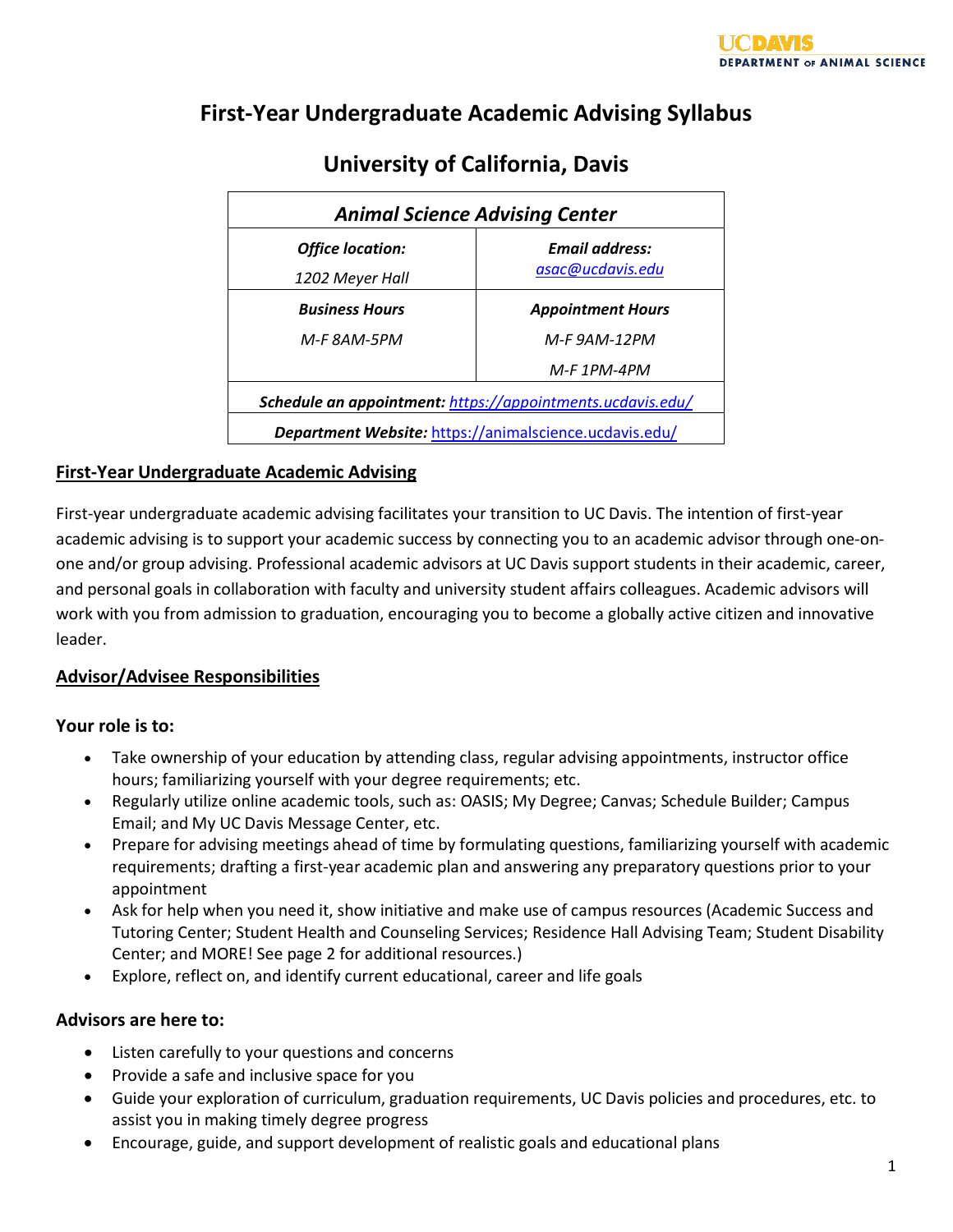

- Provide information and strategies for utilizing university resources and services
- Be accessible during advising hours, by telephone, or email/messaging system for advising
- Maintain confidentiality in compliance with the Family Educational Rights and Privacy Act (FERPA)

#### **First-Year Advising Goals:**

*By the end of your first year, you will be able to understand and know:*

- the advisor and advisee responsibilities
- that you are responsible for your education
- the different purposes of General Education and Major classes
- who advises you on different requirements
- what campus resources are available
- ways to connect with faculty
- the importance of the course syllabi
- how to develop and/or revise your individual plan (academic plan, campus involvement, career exploration, volunteer opportunities, etc.)

#### **Common self-discovery goals to consider for the first year:**

- $\Box$  Log in to HandShake, update your profile, and view the events calendar
- $\square$  Take career self-assessment inventories
- $\Box$  Learn about stress-management and wellness at Student Health and Counseling Services
- $\Box$  Talk over career ideas with an Internship and Career Center Student Advisor or Coordinator, your academic advisors, and with parents, friends, instructors, and roommates
- $\Box$  Attend Internship and Career Center workshops to learn how to prepare for an internship or job search
- $\Box$  Attend Internship and Career Fairs to explore internships and careers
- $\Box$  Explore undergraduate research and other campus or community academic opportunities
- $\Box$  Get involved in residence hall activities, student organizations, or community service project
- $\square$  Build a strong support network and a sense of belonging by engaging in the campus student community and support services

#### **Opportunities for Reflection:**

The process of reflection, describing your learning, how it changed, and how it might relate to future learning experiences, is an important practice in making sense of and growing from your learning experiences.

- **1.** Which one or two goals from the list above will you prioritize in Fall and Winter Quarter?
- **2.** What obstacles or requirements affect your goal(s)? How can you address these issues and/or what resources can help you reach your goal(s)? An academic advisor can point you to specific resources.
- **3.** Create an action plan for meeting these goal(s). Be specific in areas such as who (e.g. advisor or resource name), what (e.g. appointment, club meeting, workshop, etc.), when (e.g. before week 5 of Winter Quarter), where (e.g. location of advisor or resource office), how (e.g. via online appointment system).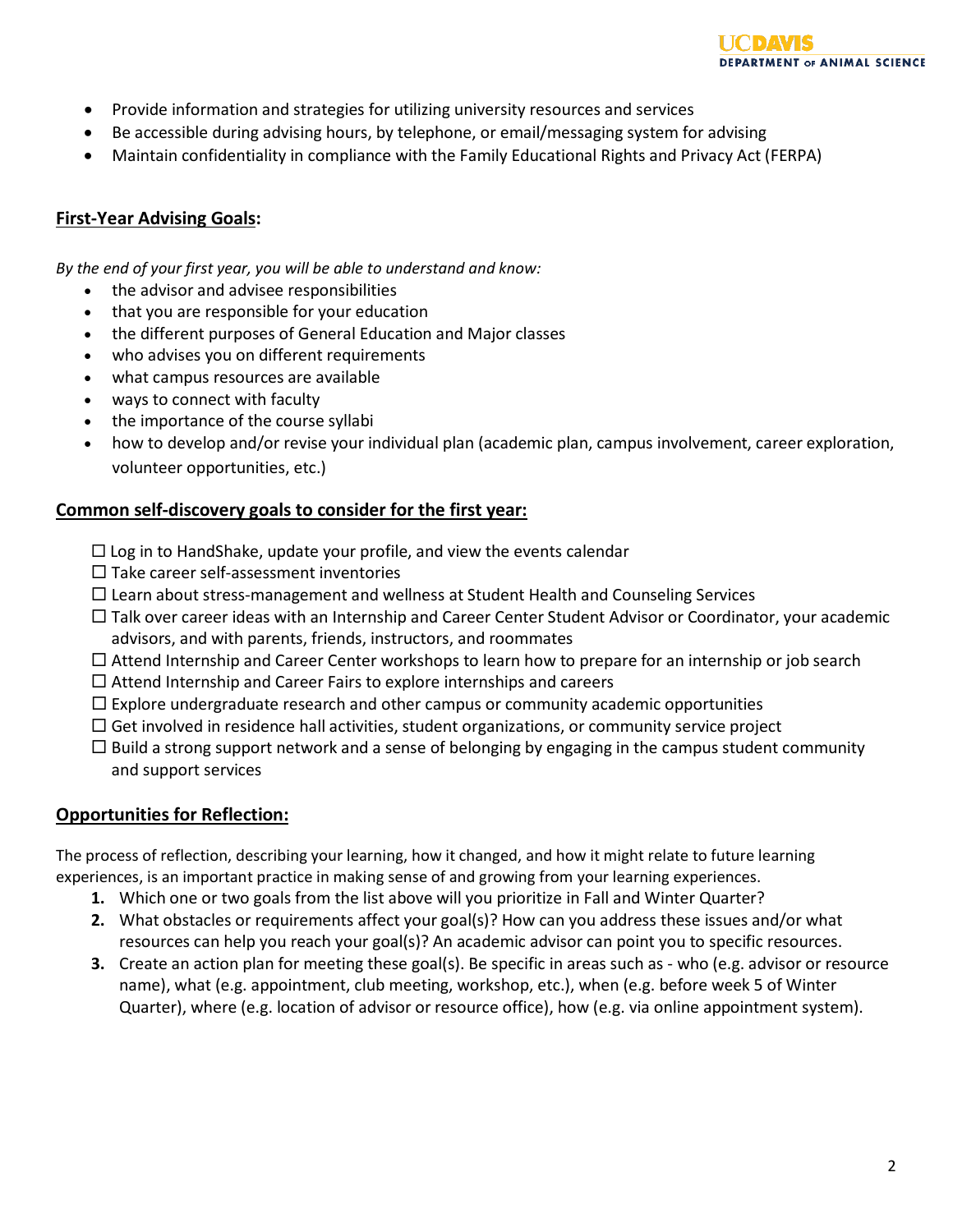|  |  |  |  | <b>First Year At-A-Glance</b> |
|--|--|--|--|-------------------------------|
|--|--|--|--|-------------------------------|

|               | <b>Know</b>                                                                                                                                                                                                                                                                                                                                                                                                                      | Do                                                                                                                                                                                                                                                                                                                                                                                                                                                                                                                                                                                                                                                                                                                                   | <b>Expect</b>                                                                                                                                                                                                                                                                                                                                                                                                 |
|---------------|----------------------------------------------------------------------------------------------------------------------------------------------------------------------------------------------------------------------------------------------------------------------------------------------------------------------------------------------------------------------------------------------------------------------------------|--------------------------------------------------------------------------------------------------------------------------------------------------------------------------------------------------------------------------------------------------------------------------------------------------------------------------------------------------------------------------------------------------------------------------------------------------------------------------------------------------------------------------------------------------------------------------------------------------------------------------------------------------------------------------------------------------------------------------------------|---------------------------------------------------------------------------------------------------------------------------------------------------------------------------------------------------------------------------------------------------------------------------------------------------------------------------------------------------------------------------------------------------------------|
| Fall          | Identify resources & programs to<br>help you be successful<br><b>General Education Requirements</b><br><b>Degree Requirements</b><br><b>Entry Level Writing Requirement</b><br>$\bullet$<br><b>Deadline</b><br><b>Pass Times</b><br>How to navigate & use OASIS, My<br>$\bullet$<br>Degree, Schedule Builder, &<br><b>CANVAS</b><br>Know course registration policies<br>$\bullet$<br>& deadlines, including waitlist<br>options | Meet with an academic advisor<br>(see your College's website for<br>advising information)<br>Develop a 3-quarter academic plan<br>in OASIS<br>Create a schedule integrating<br>interests & academics<br>Ask questions to clarify policies,<br>procedures, & expectations in your<br>classes & on campus<br><b>Attend instructor office hours</b><br>Utilize tutoring, including writing<br>specialists<br>Form or participate in a peer study<br>group<br><b>Register for Winter quarter</b><br>Check campus email account & My<br><b>UC Davis Message Center regularly</b><br><b>Explore new aspects of</b><br>campus/community life (i.e.<br>attend a sporting event, music<br>event, theater performance, or a<br>club activity). | To have different study habits<br>from high school<br>Professors to look for high<br>levels of commitment from<br>you<br>To keep up with the fast pace<br>of the 10-week quarter<br>To ask others for help<br>To work individually & in<br>groups<br>To move into more advanced<br>concepts quickly<br>To use resources to support<br>your academic & personal<br><b>success</b><br>Learn something new & fun |
| <b>Winter</b> | How to create an academic plan<br>٠<br>How to declare &/or change<br>major if applicable<br><b>Resources for academic &amp;</b><br>personal support<br>Time management techniques<br>Start thinking about housing for<br>Sophomore year                                                                                                                                                                                          | Same as above<br>$\bullet$<br>Update academic plan<br>Explore summer school options as<br>applicable<br><b>Register for Spring quarter</b><br>Use resources to support your<br>academic & personal success                                                                                                                                                                                                                                                                                                                                                                                                                                                                                                                           | <b>Colder weather</b><br>$\bullet$<br><b>Possible homesickness</b><br>More challenging courses<br>To adjust/improve study<br>$\bullet$<br>habits<br>Acknowledge your<br>$\bullet$<br>accomplishments & growth                                                                                                                                                                                                 |
| <b>Spring</b> | How to create an academic plan<br>How to access resources for<br>major exploration if applicable                                                                                                                                                                                                                                                                                                                                 | Same as above<br>Register for summer classes (at UC<br>Davis or local community college,<br>as needed)<br><b>Register for Fall quarter</b><br><b>Begin to explore</b><br>internships/research                                                                                                                                                                                                                                                                                                                                                                                                                                                                                                                                        | <b>Warmer weather</b><br><b>Deeper friendships</b><br>More challenging courses<br>Better understanding of the<br>university & its policies<br>Review & acknowledge your<br>progress towards your<br>personal & academic goals                                                                                                                                                                                 |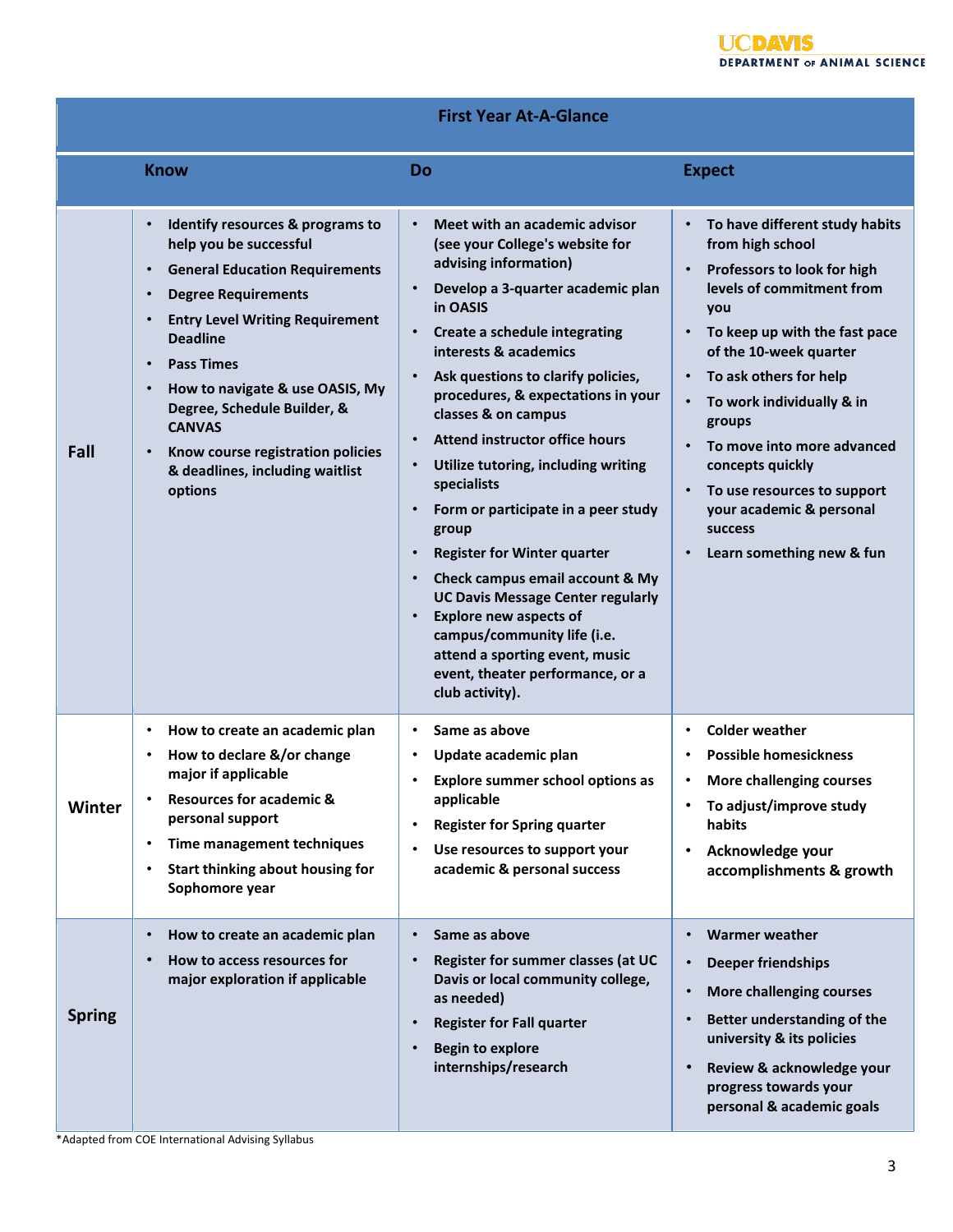## **Campus Resources:**

| <b>Resource</b>                    | <b>Description</b>                                           | <b>Location/Contact</b>                    |
|------------------------------------|--------------------------------------------------------------|--------------------------------------------|
| <b>Academic Assistance &amp;</b>   | Offers one-on-one & small group tutoring, study skills<br>Ξ  | Dutton Hall, 2 <sup>nd</sup> Floor         |
| <b>Tutoring Center (AATC)</b>      | workshops, & essay writing help.                             | https://tutoring.ucdavis.edu               |
|                                    |                                                              |                                            |
| <b>AB540 &amp; Undocumented</b>    | Ξ<br>Offers holistic support & resources to AB540 &          | Student Community Center, 1st Floor        |
| <b>Student Center</b>              | undocumented students on campus.                             | http://undocumented.ucdavis.edu            |
|                                    | Ξ<br>Provides workshops, ally training, & symposia on topics |                                            |
|                                    | related to immigration & education.                          |                                            |
|                                    |                                                              |                                            |
| <b>Center for African</b>          | Ξ<br>Student support, academic & professional advising & a   | South Silo Building, 2nd Floor             |
| <b>Diaspora Student Success</b>    | sense of community.                                          | http://cadss.ucdavis.edu                   |
| (CADSS)                            | Mentoring by faculty, networking events & leadership<br>٠    |                                            |
|                                    | development.                                                 |                                            |
|                                    |                                                              |                                            |
| <b>Center for Chicanx &amp;</b>    | Ξ<br>Student academic & social support & a sense of          | Memorial Union (MU), 2 <sup>nd</sup> Floor |
| <b>Latinx Academic Student</b>     | community.                                                   | http://cclass.ucdavis.edu                  |
| <b>Success (CCLASS)</b>            | Leadership, career & employment opportunities.<br>٠          |                                            |
|                                    |                                                              |                                            |
| <b>Center for Leadership &amp;</b> | Ξ<br>Offers a variety of co-curricular certificate programs, | 1350 The Grove                             |
| <b>Learning (CLL)</b>              | workshops, & activities to help you develop your             | http://cll.ucdavis.edu                     |
|                                    | leadership & professional skills.                            |                                            |
| <b>Center for Student</b>          | Ξ<br>Helps groups operate successfully on campus & supports  | Memorial Union (MU), 4 <sup>th</sup> Floor |
| <b>Involvement (CSI)</b>           | the educational experience which organizations provide       | http://csi.ucdavis.edu                     |
|                                    | for student members - as well as the entire campus           |                                            |
|                                    | community.                                                   |                                            |
|                                    | ٠<br>Close to 1000 registered student organizations (clubs + |                                            |
|                                    | Greek Organizations).                                        |                                            |
|                                    |                                                              |                                            |
| <b>Cross Cultural Center</b>       | Offers various workshops & programs every quarter in<br>Ξ    | Student Community Center, 1st Floor        |
| (CCC)                              | an effort to cultivate critical consciousness & cultural     | http://ccc.ucdavis.edu                     |
|                                    | competency including, but not limited to, P.E.A.C.E.         |                                            |
|                                    | forums, the R.E.A.C.H. Retreat, Asian Pacific Culture        |                                            |
|                                    | Week, Black Family Week, La Raza Culture Days, ME/SA         |                                            |
|                                    | Community Week, Mixed Heritage Week, Native                  |                                            |
|                                    | American Culture Days, & the powwow.                         |                                            |
|                                    |                                                              |                                            |
| <b>Health Professions</b>          | Ξ<br>Serves all students pursuing any health profession or   | 1090 Orchard Rd                            |
| <b>Advising (HPA)</b>              | allied health field.                                         | http://hpa.ucdavis.edu                     |
|                                    | Hosts many evens & workshops throughout the year.            |                                            |
| <b>Internship &amp; Career</b>     | Offers internship & career advising via drop-in office<br>Ξ  | South Hall, 2 <sup>nd</sup> Floor          |
| <b>Center (ICC)</b>                | hours, online & by appointment                               | http://icc.ucdavis.edu                     |
|                                    | Provides several workshops each quarter & hosts<br>Ξ         |                                            |
|                                    | seven career fairs throughout the year.                      |                                            |
|                                    |                                                              |                                            |
| Lesbian, Gay, Bisexual,            | Offers an open & inclusive space for students of all<br>Ξ    | <b>Student Community Center, 1st Floor</b> |
| <b>Transgender, Queer,</b>         | sexes, genders, & sexualities.                               | http://lgbtqia.ucdavis.edu                 |
| <b>Intersex, Asexual</b>           | Provides programs & resources that address sexism,<br>Ξ      |                                            |
| <b>Resource Center</b>             | cis-sexism, genderism, homophobia, biphobia,                 |                                            |
| (LGBTQIARC)                        | transphobia, & heterosexism.                                 |                                            |
|                                    |                                                              |                                            |
| <b>Native American Student</b>     | Offers community to students, staff, faculty & alumni<br>Ξ   | <b>University House</b>                    |
| <b>Success Center (NAASSC)</b>     | from a wide variety of tribal backgrounds,                   | http://naassc.ucdavis.edu                  |
|                                    | experiences, & academic interests.                           |                                            |
|                                    | ٠<br>Provides academic, social, & networking support.        |                                            |
|                                    |                                                              |                                            |